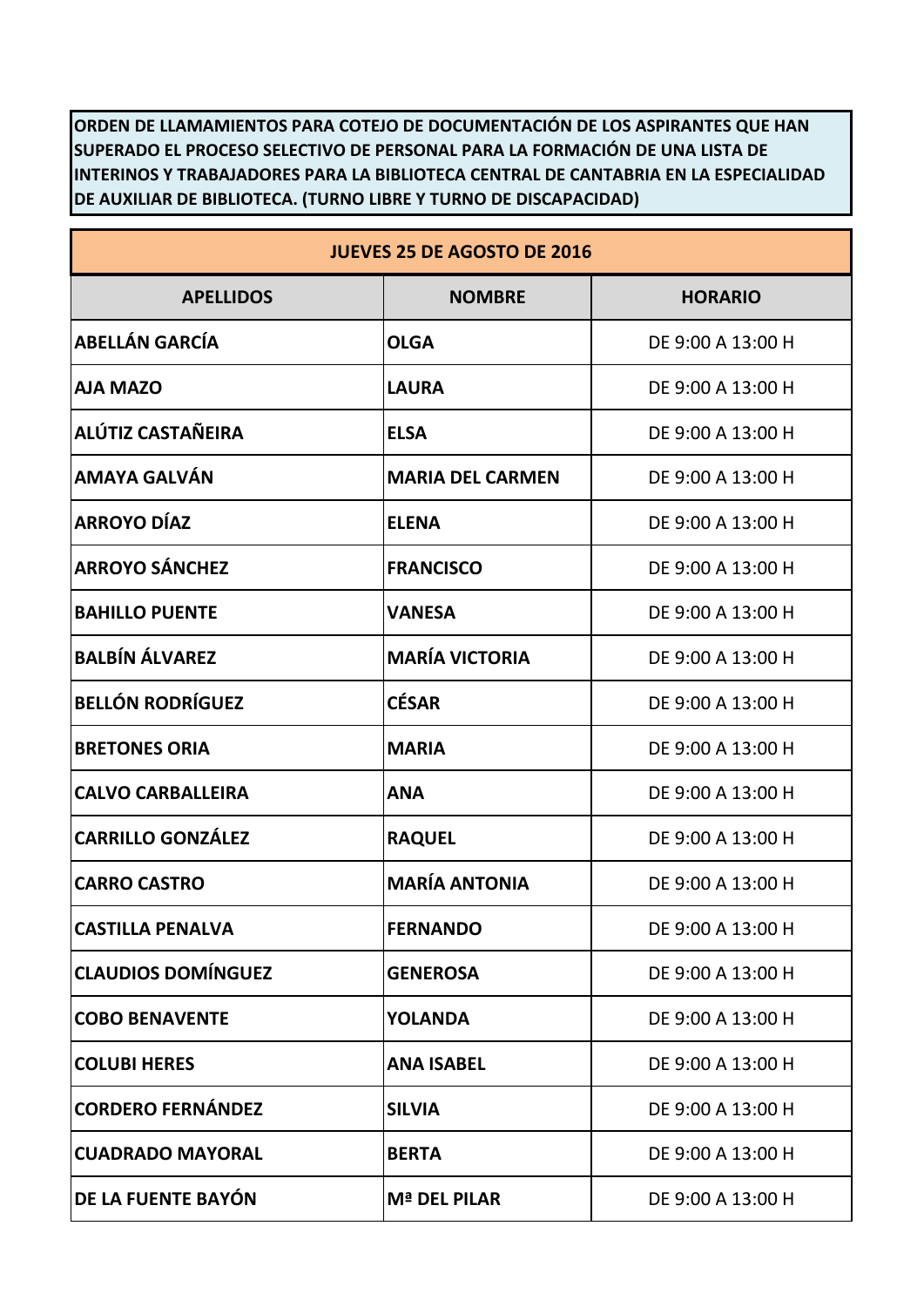| <b>VIERNES 26 DE AGOSTO DE 2016</b> |                        |                   |  |
|-------------------------------------|------------------------|-------------------|--|
| <b>APELLIDOS</b>                    | <b>NOMBRE</b>          | <b>HORARIO</b>    |  |
| DÍAZ LANZA                          | <b>TATIANA</b>         | DE 9:00 A 13:00 H |  |
| <b>DOMÍNGUEZ GAGO</b>               | <b>LUCÍA</b>           | DE 9:00 A 13:00 H |  |
| <b>DOMÍNGUEZ HERNÁNDEZ</b>          | <b>Mª SOLEDAD</b>      | DE 9:00 A 13:00 H |  |
| <b>ENCINAS VILLA</b>                | <b>OSCAR</b>           | DE 9:00 A 13:00 H |  |
| <b>FERNÁNDEZ BLANCO</b>             | <b>MARIA ROSARIO</b>   | DE 9:00 A 13:00 H |  |
| <b>FERNÁNDEZ GARCÍA</b>             | <b>DAVID</b>           | DE 9:00 A 13:00 H |  |
| <b>FERNÁNDEZ SANTOS</b>             | <b>SANTIAGO</b>        | DE 9:00 A 13:00 H |  |
| <b>GÓMEZ SARABIA</b>                | <b>MARIA LUISA</b>     | DE 9:00 A 13:00 H |  |
| <b>GONZÁLEZ GARCÍA</b>              | <b>ISABEL SOLEDAD</b>  | DE 9:00 A 13:00 H |  |
| <b>GONZÁLEZ SÁNCHEZ</b>             | PERFECTO ENRIQUE       | DE 9:00 A 13:00 H |  |
| <b>GRANDAL ALONSO</b>               | <b>CARMEN</b>          | DE 9:00 A 13:00 H |  |
| <b>HERRERA SANTAMARÍA</b>           | <b>CARMEN Mª</b>       | DE 9:00 A 13:00 H |  |
| <b>HERRERO CORRAL</b>               | <b>MARTA</b>           | DE 9:00 A 13:00 H |  |
| <b>HERREZUELO CABEZA</b>            | <b>VICTORIA</b>        | DE 9:00 A 13:00 H |  |
| <b>IZQUIERDO ÁLVAREZ</b>            | <b>MARIA JESÚS</b>     | DE 9:00 A 13:00 H |  |
| <b>JUÁREZ ARRANZ</b>                | <b>LUIS MIGUEL</b>     | DE 9:00 A 13:00 H |  |
| <b>LEÓN FRAILE</b>                  | <b>ARABELA</b>         | DE 9:00 A 13:00 H |  |
| <b>LLERA CALDEVILLA</b>             | <b>CIRA</b>            | DE 9:00 A 13:00 H |  |
| <b>LÓPEZ DÍAZ</b>                   | <b>IRENE</b>           | DE 9:00 A 13:00 H |  |
| <b>MARÍN ACERA</b>                  | <b>JUAN DE LA CRUZ</b> | DE 9:00 A 13:00 H |  |